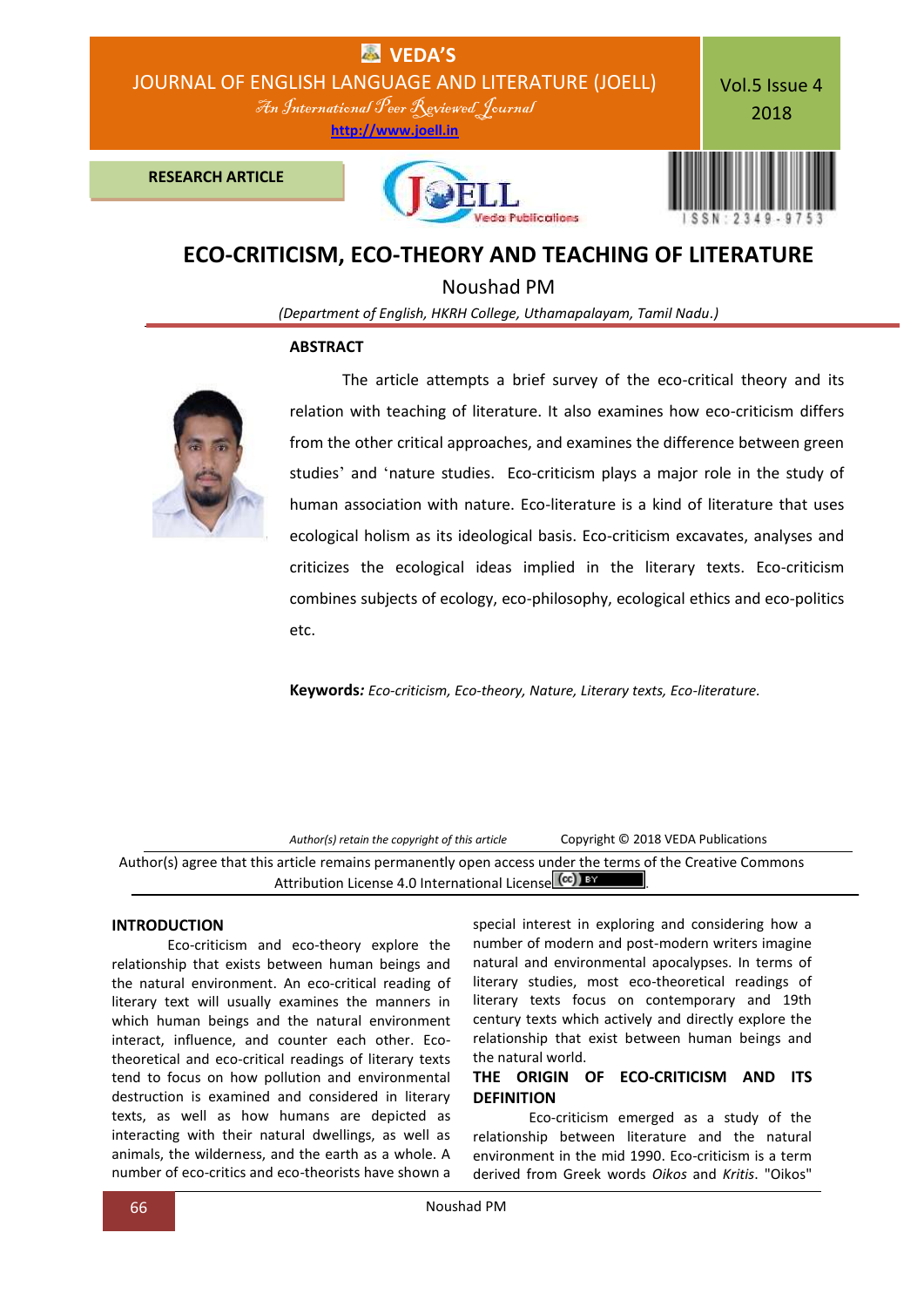**[http://www.joell.in](http://www.joell.in/)**

means "household", a nexus of humans, nature and the spirit. "Kritis" means judge, "the arbiter of taste who wants the house kept in good order" (Howarth, 1988: 163). However, their basic concerns being similar, the various approaches generally focus on the relationship between man and the earth. Ecocriticism is the study of literature and environment from an interdisciplinary point of view where all sciences come together to analyze the environment and arrive at possible solutions for the correction of the contemporary environmental situation. With its interdisciplinary nature, eco-criticism forms a strange interface between the sciences and the humanities. Eco-criticism was officially heralded by the publication of two seminal works written in the 1990s, *The Eco-criticism Reader* (1996) by Cheryll Glotfelty and Harold Formm and *The Environmental Imagination* (1995) by Lawrence Buell. William Rueckert who coined the term eco-criticism in 1978 in his essay "Literature and Ecology: An Experiment in Eco-criticism", wrote that eco-criticism entailed

"…application of ecology and ecological concepts to the study of literature, because ecology has the greatest relevance to the present and future of the world we all live" (The Eco-criticism Reader, 1996: 107).

# **HOW ECO-CRITICISM DIFFERS FROM OTHER APPROACHES**

The common literary critical analysis presents the external (characters, objects) as the internal (as the elements of the subconscious). Ecocriticism expands the notion of "the world" to include the entire ecosphere. An eco-critical reading of a literary text is, simply, one which in some way incorporates the kind of issues that have been discussed above. Therefore, a study that gradually shifts from "Inside" to "Outside" is termed Ecocriticism. In contrast to the above, the eco-centered reading focuses on the outside, the house and its environs, rather than the inside (author and his psychology). It uses the ideas of energy, entropy (which is a kind of negative energy within systems which tend towards breakdown and disorganization), and symbiosis (living together, mutually sustaining, co-existing systems. In other words, literary theory examines the relations between writers, texts, and the world. In most literary theory "the world" is synonymous with society - the social sphere.

# **ECO-CRITICISM, GREEN STUDIES AND NATURE WRITING**

According to Peter Barry, eco-criticism began in the USA in the late 1980s and Green studies in the United Kingdom in the early 1990s. Ecocriticism has existed in the USA for quite a long time, and takes its literary bearing from the 19th century American writers whose work celebrates nature, the life force, and the wilderness as manifested in America, Ralph Waldo Emerson, Margaret Fuller and Henry David Thoreau. All the three writers are members of the group of New England writers known as the Transcendentalists. Emerson's first short book Nature (1836) is a reflective essay on the impact of the natural world upon him often spoken in words of powerful dramatic voice. In this work, Emerson talks about the mystical unity of nature and urges his readers to enjoy a relationship with the environment. Fuller's first book was *Summer on the Lake* (1843), a powerfully written journal of her encounter with the American landscape. Thoreau's *Walden* (1854) is an account of his two year stay (1845-47) in a hut he had built on the shore of Walden Pond. The book centers on dropping out of modern society and seeking to renew the self by a 'return to nature'.

# **GREEN STUDIES**

The American idea of the picturesque is rooted in the British aesthetic theory, hence we need to learn about its development in Europe before discussing its influence on the new world. Ecocriticism or Green studies in the United Kingdom take its origins from the American Transcendentalism of the 19840s, and the British Romanticism of the 1790s. Jonathan Bate of Romantic Ecology: Wordsworth and The Environmental Tradition (1991) is the founding figure of this new field in Britain. The study on eco-criticism in the United Kingdom is much less extensive than in the United States of America, though the study is introduced in schools of higher education.

Romantic eco-critics examine the ways in which romantic writers and thinkers participated in and responded to the history of ecological science and environmental ethics. A collection of essays by Laurence Coupe, *The Green Studies Reader: From Romanism to Eco-criticism* (2000) shows the evolution of eco-criticism from Romanticism in United Kingdom. And this is given the name "Green Studies" the term "Green Studies" is thus used by the British writers while the American writers use the term "eco-criticism"

#### **NATURE WRITING**

The word nature comes via old French from the Latin 'natura'. In the imaginative literature of the 18th century, nature meant the presentation and construction of the actual characters of people corresponding to reality. Since pre-Christian or the Vedic time nature has always been accorded the status of the Great Mother. In Christianity there is